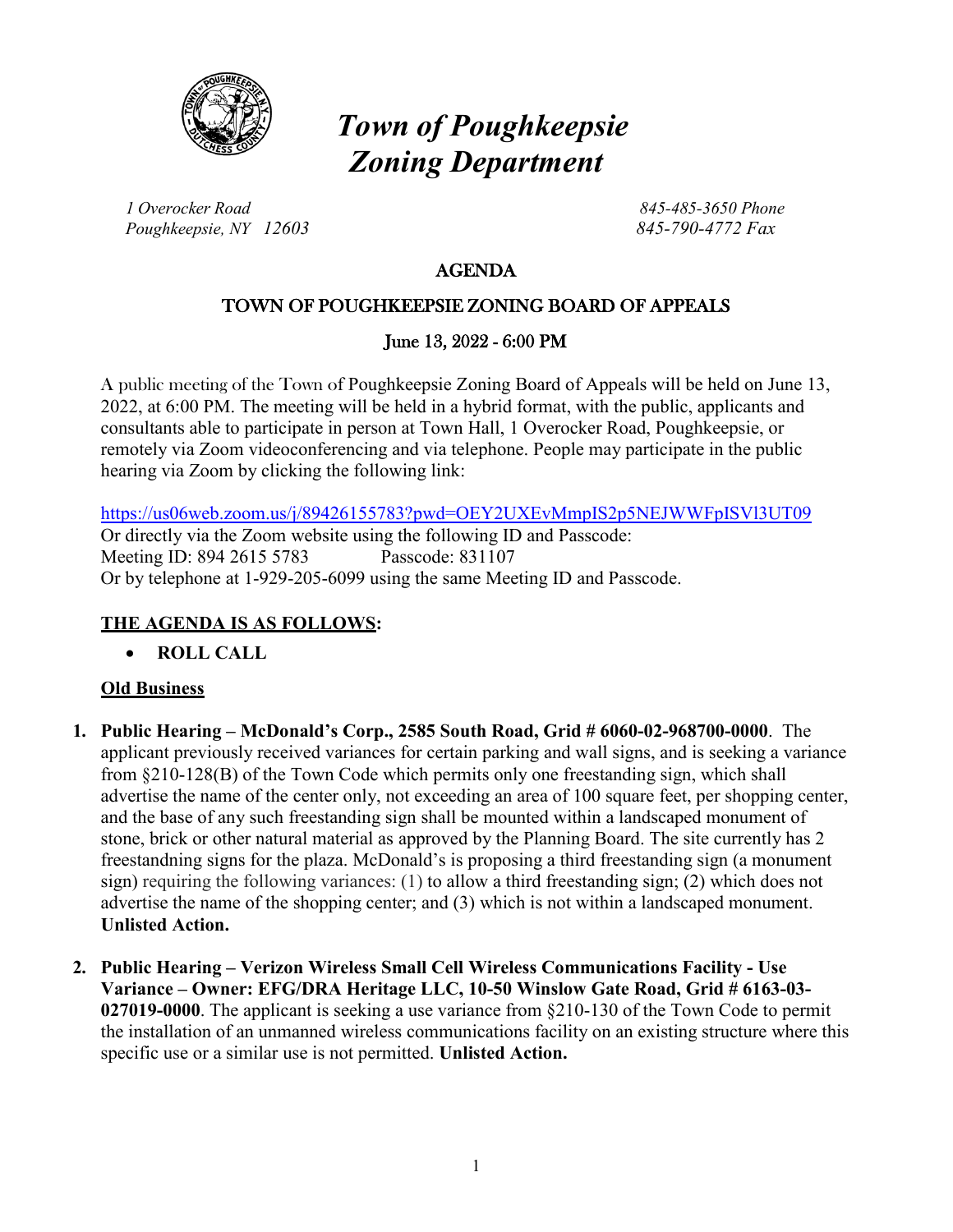#### **New Business**

- **3. Public Hearing – Special Use Permit, and Driveway and Pool Variances – Owner: Pasquale Gasperi**ni**, 286 Spackenkill Road, Grid # 6260-03-345328-0000**, Zoned R-20. The applicant was previously granted a special use permit pursuant to §210-74 of the Town Code for a home occupation for a hair and nail salon. However, the scope of the proposed use has changed since the prior application, and the parking area may change based upon the required variances, necessitating a new determination on the special use permit for the hair and nail salon from the ZBA. The app applicant is seeking the following variances: (1) from §210-107(C) to legalize an existing aboveground swimming pool that was constructed 13 feet from the side property line where 15 feet is required, requiring a variance of 2 feet; and (2) from  $\S210-92(0)(1)$ , which mandates that driveways not exceed 15 feet in width, to legalize various expansions of the existing driveway, currently measuring 45 feet at its widest point. **Unlisted Action.**
- **4. Public Hearing – Addition – Owner: Flesland/Poluzzi Trust, 16 Vassar View Road, Grid # 6261-01-248538-0000**, Zoned R-20. The applicant is seeking a variance from §210-16(E) of the Town Code to permit the construction of an extension of a rear deck to be located 16 feet from the side lot line where 20 feet is required, requiring a variance of 4 feet**. Type II Action.**
- **5. Public Hearing – Sign – Owner: Schemz LLC, Stacy Lamar, contract vendee (Sadie's Place); Presented by: Day Stokosa Engineering, 22 Fairmont Avenue, Grid # 6161-00-13-930717- 0000**, Zoned ATC. The applicant is seeking variances from §210-125(B)(2) of the Town Code which permits one freestanding sign, not to exceed 12 square feet and a maximum height of 12 feet above the finished grade, when the principal structure is set back not less than 20 feet from the front property boundary. Here, the principal structure is not set back 20 feet from the front property line, requiring a variance to permit the freestanding sign. In addition, the freestanding sign is required to be set back a minimum of 10 feet from any highway right-of-way or 35 feet from any highway center line, whichever is greater. The new sign is proposed to be located on the property line, requiring a variance of 10 feet. Note: A variance for the existing sign was granted in 2004 when the property was in the R-M zoning district. The property's zoning district has since changed to ATC. The applicant is required to comply with the current zoning provisions. **Unlisted Action.**
- **6. Public Hearing – Addition – Owner: Ramon A Baires, Pesented by: Mauri Architects, 7 Brady Place, Grid # 6163-19-524171-0000**, Zoned R-20. The applicant is seeking a variance from  $§210-16(E)$  of the Town Code to permit the construction of a rear addition to the house to be located 4 feet, 8 inches from a side property line where 20 feet is required, requiring a variance of 15 feet, 4 inches. The applicant also is proposing front and rear deck extensions on the opposite side of the house that will be 15 feet, 7 inches at the closest point, requiring a variance of 4 feet, 5 inches**. Type II Action.**
- **7. Public Hearing – Addition – Owners: Christy Havranek and Alexandra Babarina, 6 Mountain View Road, Grid # 6261-01-211828-0000**, Zoned R-20. The applicant is seeking a variance from §210-16(E) of the Town Code to permit the construction of an above-ground pool that will be connected to the house by a deck, requiring compliance with the setback for the principal structure, 30 feet. The pool is proposed to be located 10 feet from the property line, requiring a variance of 20 feet**. Type II Action.**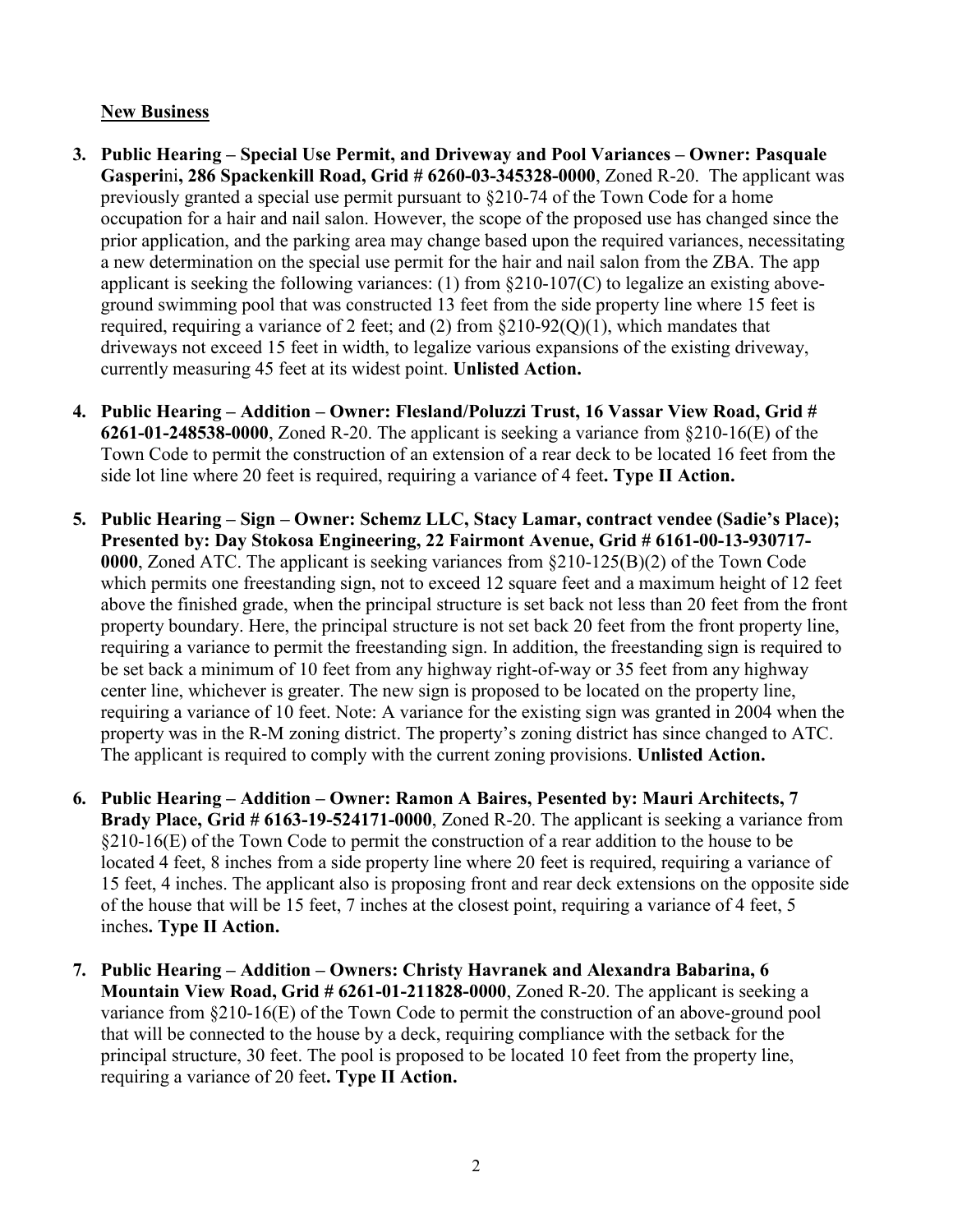- **8. Public Hearing – Addition – Owner: Pamela Chaisetseree, 4 Vanek Road, Grid # 6260-04- 543060-0000**, Zoned R-20. The applicant is seeking a variance from §210-16(E) of the Town Code to permit the construction of an attached garage to be located 10 feet, five inches from the side lot line where 20 feet is required, requiring a variance of 9 feet, 7 inches, and a variance from §210-48 of the Town Code to legalize an existing shed located 5 feet from the property line where 6 feet is required, requiring a variance of 1 foot**. Type II Action.**
- **9. Public Hearing – Deck – Owners: Clifford and Alisa Johnson, 70 Woodlawn Ave., Grid # 6162-06-265877-0000**, Zoned R-20. The applicants are seeking a variance from §210-16(E) of the Town Code to permit the construction of an extension to an existing deck to be located 18 feet, 4 inches from one side and 6 feet, 6 inches from the other side, where 20 feet is required for each, requiring a variance of 1 foot, 8 inches and 13 feet, 6 inches respectively. **Type II Action.**
- **10. Public Hearing – Fence – Owner: Evan Kelsay, 20 Earlwood Drive, Grid # 6261-03-125027- 0000**, Zoned R-20. The applicants are seeking a variance from §210-107(A) of the Town Code which requires that pools not be located in any required front yard or in front of the permitted principal use, to legalize the placement of pool equipment in a front yard. In addition, the applicants wish to enclose the pool equipment with a 6-foot vinyl fence to match the existing fence, which also would be located within a required front yard, requiring a variance from §210-69 of the Town Code which prohibits fences exceeding 3 1/2 feet in front yards**. Type II Action.**
- **11. Public Hearing – Addition – Owners: Tina and Angel Romero, 736 Dutchess Turnpike, Grid # 6261-01-417934-0000**, Zoned R-20. The applicants are seeking a variance from §210-16(E) of the Town Code to permit the construction of an addition to be located 14 feet, 3 inches from a side property line where 20 feet is required, requiring a variance of 5 feet, 9 inches**. Type II Action.**
- **12. Public Hearing – Garage Extension – Owner: Gerald DeFino, 53 Violet Ave., Grid # 6162-10- 482655-0000**, Zoned R-20. The applicant is seeking a variance from §210-48 of the Town Code to permit the construction of an addition to a garage that is located 2 feet from the property line where 10 feet is required, requiring a variance of 8 feet**. Type II Action.**
- **13. Public Hearing – Fence – Owners: Elizabeth and Edward Armstraong, 2 Flamingo Drive, Grid # 6159-01-118703-0000**, Zoned R-20. The applicants are seeking a variance from §210-69 of the Town Code which provides that within required front yards, no fence shall exceed 3 1/2 feet. The applicants wish to repair a pre-existing 6-foot fence that is within a front yard on a corner lot, but which was initially installed without a variance. **Type II Action.**
- **14. Public Hearing – Front Porch – Owner: Peacock Development LLC, 65 Sunset Ave., Grid # 6162-05-111875-0000**, Zoned R-20. The applicant is seeking a variance from §210-16(E) of the Town Code to legalize a front porch that was rebuilt in 2010 at 28 feet from the front property line where 30 feet is required, requiring a variance of 2 feet. **Type II Action.**

## **Other Business**

**15.** Lead Agency Request from the Planning Board – All Space Storage Facility Expansion – 100-120 Salt Point Turnpike – Zoned I-L, Grid #s 6162-02-814518 and 6162-16-860468. The applicant proposes expansion of an existing storage facility by eight new self-storage structures, redesign of internal site access, development of an adjacent, vacant parcel, and lot consolidation, subject to